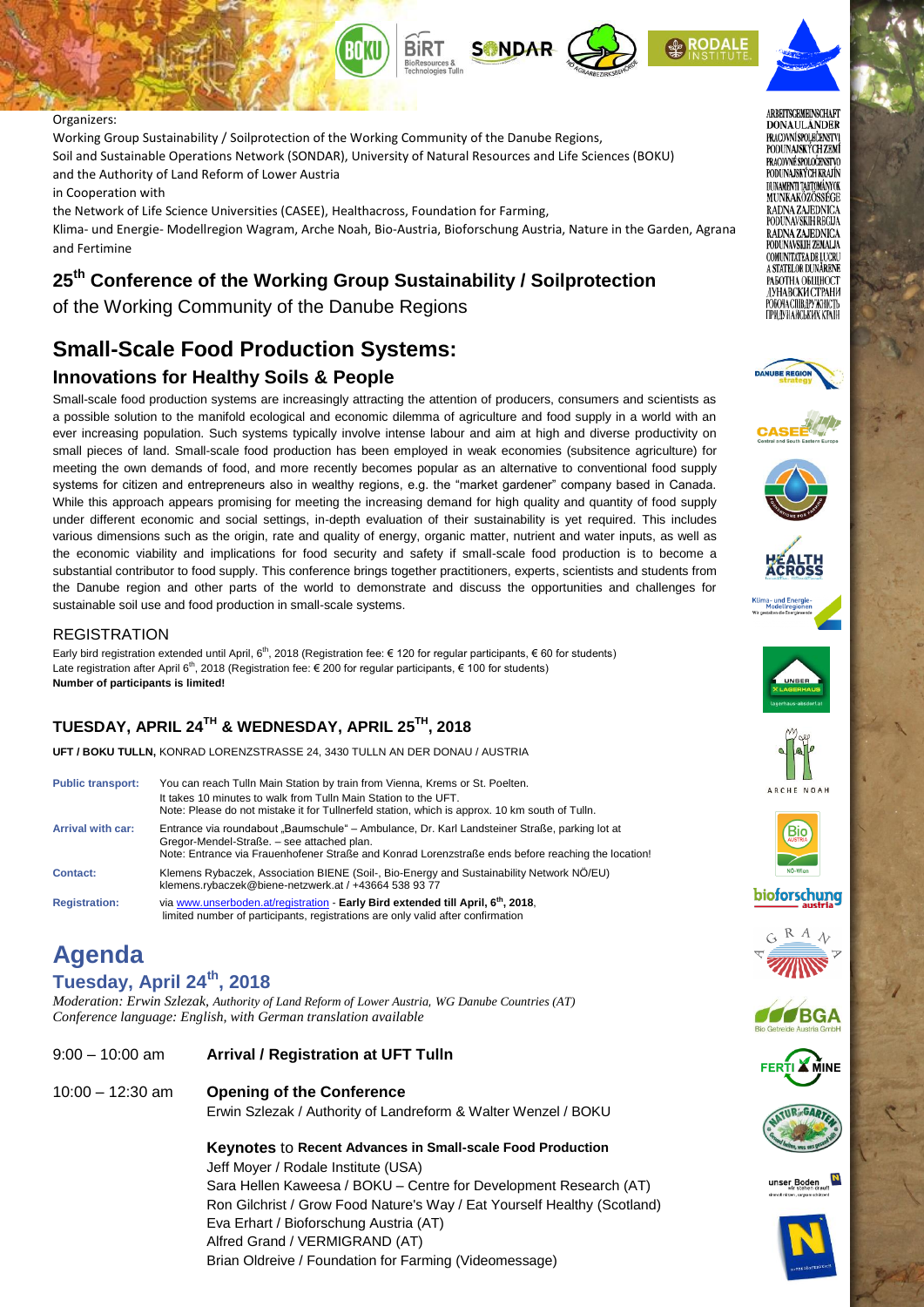





ARBEITSGEMEINSCHAFT **DONAULANDER**<br>PRACOVNÍ SPOLEČENSTVI PODUNAJSKÝCH ZEMÍ PRACOVNÉ SPOLOČENSTVO PODUNAJSKÝCH KRAJÍN DI INAMENTI TARTOMÁNYOK **MUNKAKÖZÖSSÉGE** RADNA ZAJEDNICA PODUNAVSKIH REGIJA RADNA ZAJEDNICA PODUNAVSKIH ZEMALJA COMUNITATEA DE LUCRU A STATELOR DUNARENE РАБОТНА ОБЩНОСТ ДУНАВСКИ СТРАНИ РОБОЧА СПІВДРУЖНІСТЬ<br>ПРИДУНАЙСЬКИХ КРАЇН



























unser Boden



### 12:30 pm – 01:30 pm **Buffet Lunch**

**DRY** 

|                    | VERMIGRAND NATURPRODUKTE GMBH / HAUSÄCKER STRAßE 12 / 3462 ABSDORF                                                                        |
|--------------------|-------------------------------------------------------------------------------------------------------------------------------------------|
|                    |                                                                                                                                           |
| $01:30 - 06:00$ pm | <b>Field Trip</b> to the Research Farm of Alfred Grand, Absdorf<br>Organic No-Till, Agroforestry, Multifunctional Hedges, Vermicomposting |

KELLERGASSE ABSBERG, 3462 ABSDORF

## **Wednesday, April 25th, 2018**

*Moderation: Erwin Szlezak, Authority of Landreform of Lower Austria, WG Danube Countries (AT) Language: English with German translation available*

| $09:00 - 10:00$ am | Meeting of the Members of the Working Group Sustainability / Soilprotection<br>managed by Christian Steiner, Lower Austria (AT) with Inputs from: |
|--------------------|---------------------------------------------------------------------------------------------------------------------------------------------------|
|                    | Florian Ballnus (DE) Priority Area 6 Coordinator - EU Strategy for the Danube Region                                                              |
|                    | Maria Romic (CRO) President of Croatian Soil Science Society                                                                                      |
|                    | Elena Diacu (RO) University "Politehnica of Bucharest                                                                                             |
|                    | Othmar Nestroy (AT) "Influence of Climatechange on Soilfunction"                                                                                  |
|                    | Meinhard Breiling (AT) "Landscape decline and Development of Transylvanian Villages"                                                              |
|                    | Summerschool in Schönberg/Dealu Frumos Romania                                                                                                    |
|                    |                                                                                                                                                   |

- 10:00 12:30 am Workshop **The Polyface Farm: A best practice model for SMALL-SCALE FOOD PRODUCTION"** Joel Salatin / USA
- 12:30 am 01:30 pm **Buffet Lunch & Group Picture at the Lower Austrian Soil Sign**
- 01:45 02:00 pm **Students presentation** *Moderation: Walter Wenzel / Austria* Small-scale food production for the market / Johanna Singer & Cornelia Mayr (AT)

### 02:00 - 04:00 pm **Parallel Workshops**

**Self-sufficient Small-Scale Systems for Food Production (EN)** *Moderation: Ronald Gilchrist / Scotland and Sara Hellen Kaawesa / Austria* Input from Festus Imarhiagbe (AT)

**Market Gardening and Food for Communities in Small-Scale Systems (EN + DE)** *Moderation: Jeff Moyer / USA and Joel Salatin / USA*

**Healthacross (EN)**

*Moderation: Elke Ledl / Austria*  Cross-Border Health and Sustainability cooperation projects Inputs from Nick Hansmann (GB) and Robby Gass (SCO) Healthgarden

- 04:00 04:30 pm **Coffee Break**
- 04:30 05:45 pm **Reports on the Workshops & Panel Discussion** *Moderation: Walter Wenzel / Austria* Panel members: Sara Hellen Kaweesa, Elke Ledl, Joel Salatin, Jeff Moyer, Alfred Grand, Ron Gilchrist, Olivier Duboc (BOKU), Anton Reinl (Austrian Chamber of Agriculture)
- 05:45 06:00 pm **Presentation of the Work Programme 2018/19** Erwin Szlezak
- 06:00 07:00 pm **Dinner & Get Together,** Connection of Projects in the Danube Countries and international Cooperation projects in the Context of Soil and Sustainabilty
- 07:00 09:00 pm **Poster presentations of Projects and Organisations in the fields of Sustainability and Health**